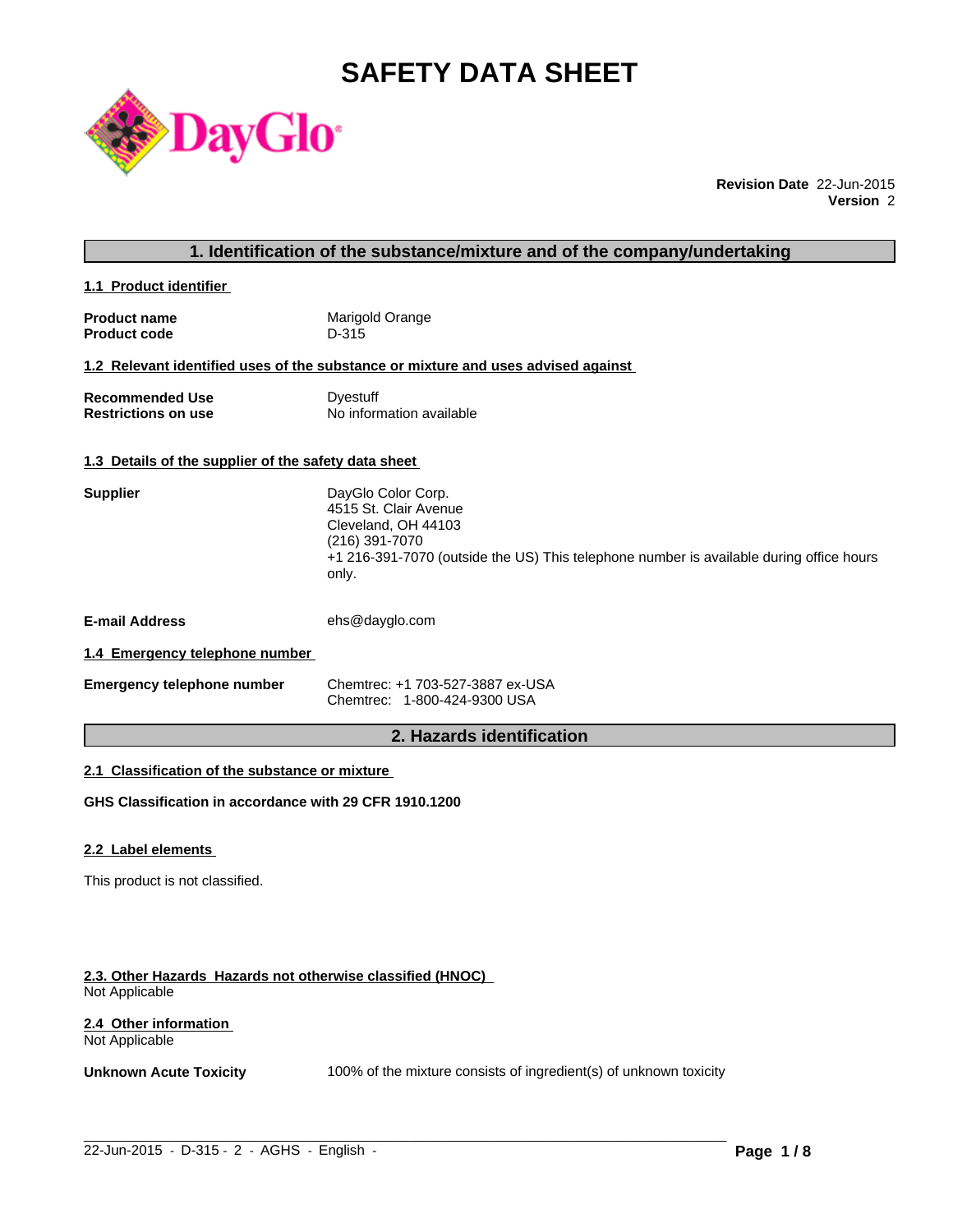# **3. Composition/Information on Ingredients**

 $\overline{\phantom{a}}$  ,  $\overline{\phantom{a}}$  ,  $\overline{\phantom{a}}$  ,  $\overline{\phantom{a}}$  ,  $\overline{\phantom{a}}$  ,  $\overline{\phantom{a}}$  ,  $\overline{\phantom{a}}$  ,  $\overline{\phantom{a}}$  ,  $\overline{\phantom{a}}$  ,  $\overline{\phantom{a}}$  ,  $\overline{\phantom{a}}$  ,  $\overline{\phantom{a}}$  ,  $\overline{\phantom{a}}$  ,  $\overline{\phantom{a}}$  ,  $\overline{\phantom{a}}$  ,  $\overline{\phantom{a}}$ 

#### **Substance**

This material is not considered hazardous by the OSHA Hazard Communication Standard (29 CFR 1910.1200).

\*The exact percentage (concentration) of composition has been withheld as a trade secret.

|                                                                   | 4. First aid measures                                                                                                                                                                                                   |
|-------------------------------------------------------------------|-------------------------------------------------------------------------------------------------------------------------------------------------------------------------------------------------------------------------|
| 4.1 Description of first-aid measures                             |                                                                                                                                                                                                                         |
| <b>General advice</b>                                             | No information available.                                                                                                                                                                                               |
| Eye contact                                                       | Immediately flush with plenty of water. After initial flushing, remove any contact lenses and<br>continue flushing for at least 15 minutes. Keep eye wide open while rinsing. If symptoms<br>persist, call a physician. |
| <b>Skin contact</b>                                               | Immediate medical attention is not required. Wash off with soap and water.                                                                                                                                              |
| Inhalation                                                        | Immediate medical attention is not required. Move to fresh air.                                                                                                                                                         |
| Ingestion                                                         | Do NOT induce vomiting. Drink plenty of water. Consult a physician.                                                                                                                                                     |
| 4.2 Most important symptoms and effects, both acute and delayed   |                                                                                                                                                                                                                         |
| <b>Symptoms</b>                                                   | See Section 2.2, Label Elements and/or Section 11, Toxicological effects.                                                                                                                                               |
|                                                                   | 4.3 Recommendations for immediate medical care and/or special treatment                                                                                                                                                 |
| Notes to physician                                                | Treat symptomatically.                                                                                                                                                                                                  |
|                                                                   | 5. Fire-Fighting Measures                                                                                                                                                                                               |
| 5.1 Extinguishing media                                           |                                                                                                                                                                                                                         |
| Suitable extinguishing media                                      | Use extinguishing measures that are appropriate to local circumstances and the surrounding environment.                                                                                                                 |
| <b>Unsuitable Extinguishing Media</b>                             | None.                                                                                                                                                                                                                   |
| 5.2 Specific hazards arising from the substance or mixture        |                                                                                                                                                                                                                         |
| <b>Special Hazard</b><br>None known based on information supplied |                                                                                                                                                                                                                         |
| <b>Hazardous Combustion Products</b>                              | Carbon oxides. Nitrogen oxides (NOx).                                                                                                                                                                                   |
| <b>Explosion Data</b>                                             |                                                                                                                                                                                                                         |

**Sensitivity to Mechanical Impact** None. **Sensitivity to Static Discharge** Fine dust dispersed in air, in sufficient concentrations, and in the presence of an ignition source is a potential dust explosion hazard.

#### **5.3 Advice for firefighters**

As in any fire, wear self-contained breathing apparatus pressure-demand, MSHA/NIOSH (approved or equivalent) and full protective gear.

 $\_$  ,  $\_$  ,  $\_$  ,  $\_$  ,  $\_$  ,  $\_$  ,  $\_$  ,  $\_$  ,  $\_$  ,  $\_$  ,  $\_$  ,  $\_$  ,  $\_$  ,  $\_$  ,  $\_$  ,  $\_$  ,  $\_$  ,  $\_$  ,  $\_$  ,  $\_$  ,  $\_$  ,  $\_$  ,  $\_$  ,  $\_$  ,  $\_$  ,  $\_$  ,  $\_$  ,  $\_$  ,  $\_$  ,  $\_$  ,  $\_$  ,  $\_$  ,  $\_$  ,  $\_$  ,  $\_$  ,  $\_$  ,  $\_$  ,

# **6. Accidental Release Measures**

# **6.1 Personal precautions, protective equipment and emergency procedures**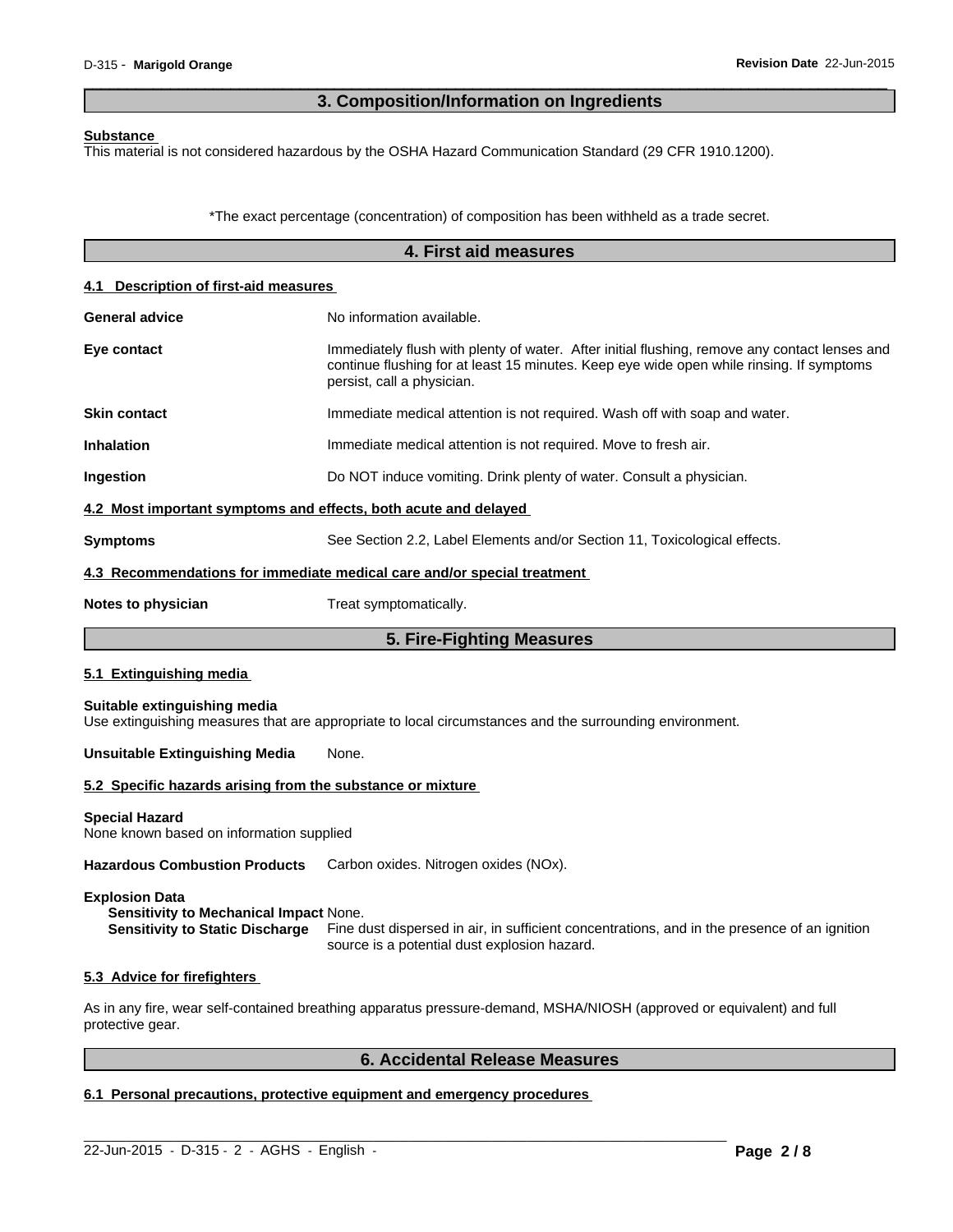Ensure adequate ventilation, especially in confined areas. Use personal protective equipment.

### **6.2 Environmental precautions**

Dust deposits should not be allowed to accumulate on surfaces as these may form an explosive mixture if they are released into the atmosphere in sufficient concentration. Avoid dispersal of dust in the air (i.e., cleaning dusty surfaces with compressed air). Nonsparking tools should be used. Prevent product from entering drains.

 $\overline{\phantom{a}}$  ,  $\overline{\phantom{a}}$  ,  $\overline{\phantom{a}}$  ,  $\overline{\phantom{a}}$  ,  $\overline{\phantom{a}}$  ,  $\overline{\phantom{a}}$  ,  $\overline{\phantom{a}}$  ,  $\overline{\phantom{a}}$  ,  $\overline{\phantom{a}}$  ,  $\overline{\phantom{a}}$  ,  $\overline{\phantom{a}}$  ,  $\overline{\phantom{a}}$  ,  $\overline{\phantom{a}}$  ,  $\overline{\phantom{a}}$  ,  $\overline{\phantom{a}}$  ,  $\overline{\phantom{a}}$ 

#### **6.3 Methods and materials for containment and cleaning up**

| <b>Methods for Containment</b> | Prevent dust cloud. Cover powder spill with plastic sheet or tarp to minimize spreading.                                                                                                                                                                                                                                                                                                |
|--------------------------------|-----------------------------------------------------------------------------------------------------------------------------------------------------------------------------------------------------------------------------------------------------------------------------------------------------------------------------------------------------------------------------------------|
| Methods for cleaning up        | Avoid dust formation. Take precautionary measures against static discharges. Do not dry<br>sweep dust. Wet dust with water before sweeping or use a vacuum to collect dust. Use<br>personal protective equipment. Take up mechanically and collect in suitable container for<br>disposal. Prevent product from entering drains. Keep in suitable and closed containers for<br>disposal. |
|                                |                                                                                                                                                                                                                                                                                                                                                                                         |

|                                   | 7. Handling and storage                                                                                                                                    |
|-----------------------------------|------------------------------------------------------------------------------------------------------------------------------------------------------------|
| 7.1 Precautions for safe handling |                                                                                                                                                            |
| Advice on safe handling           | Avoid dust formation. Take precautionary measures against static discharges. Fine dust<br>dispersed in air may ignite. Wear personal protective equipment. |
| <b>Hygiene measures</b>           | Handle in accordance with good industrial hygiene and safety practice.                                                                                     |
|                                   | 7.2 Conditions for safe storage, including any incompatibilities                                                                                           |
| <b>Storage Conditions</b>         | Keep tightly closed in a dry and cool place.                                                                                                               |
| <b>Materials to Avoid</b>         | No materials to be especially mentioned.                                                                                                                   |

# **8. Exposure controls/personal protection**

# **8.1 Occupational Exposure Limits (OEL)**

#### **8.2 Appropriate engineering controls**

| <b>Engineering Measures</b> | <b>Showers</b>                                                            |
|-----------------------------|---------------------------------------------------------------------------|
|                             | Eyewash stations                                                          |
|                             | Ventilation systems.                                                      |
|                             | 8.3 Individual protection measures, such as personal protective equipment |
|                             |                                                                           |

| <b>Eye/Face Protection</b>    | Safety glasses with side-shields.                                                                              |
|-------------------------------|----------------------------------------------------------------------------------------------------------------|
| Skin and body protection      | Wear chemical resistant footwear and clothing such as gloves, an apron or a whole body<br>suit as appropriate. |
| <b>Respiratory protection</b> | . NIOSH/MSHA approved respiratory protection should be worn if exposure is anticipated.                        |
| <b>Hygiene measures</b>       | See section 7 for more information                                                                             |

 $\_$  ,  $\_$  ,  $\_$  ,  $\_$  ,  $\_$  ,  $\_$  ,  $\_$  ,  $\_$  ,  $\_$  ,  $\_$  ,  $\_$  ,  $\_$  ,  $\_$  ,  $\_$  ,  $\_$  ,  $\_$  ,  $\_$  ,  $\_$  ,  $\_$  ,  $\_$  ,  $\_$  ,  $\_$  ,  $\_$  ,  $\_$  ,  $\_$  ,  $\_$  ,  $\_$  ,  $\_$  ,  $\_$  ,  $\_$  ,  $\_$  ,  $\_$  ,  $\_$  ,  $\_$  ,  $\_$  ,  $\_$  ,  $\_$  ,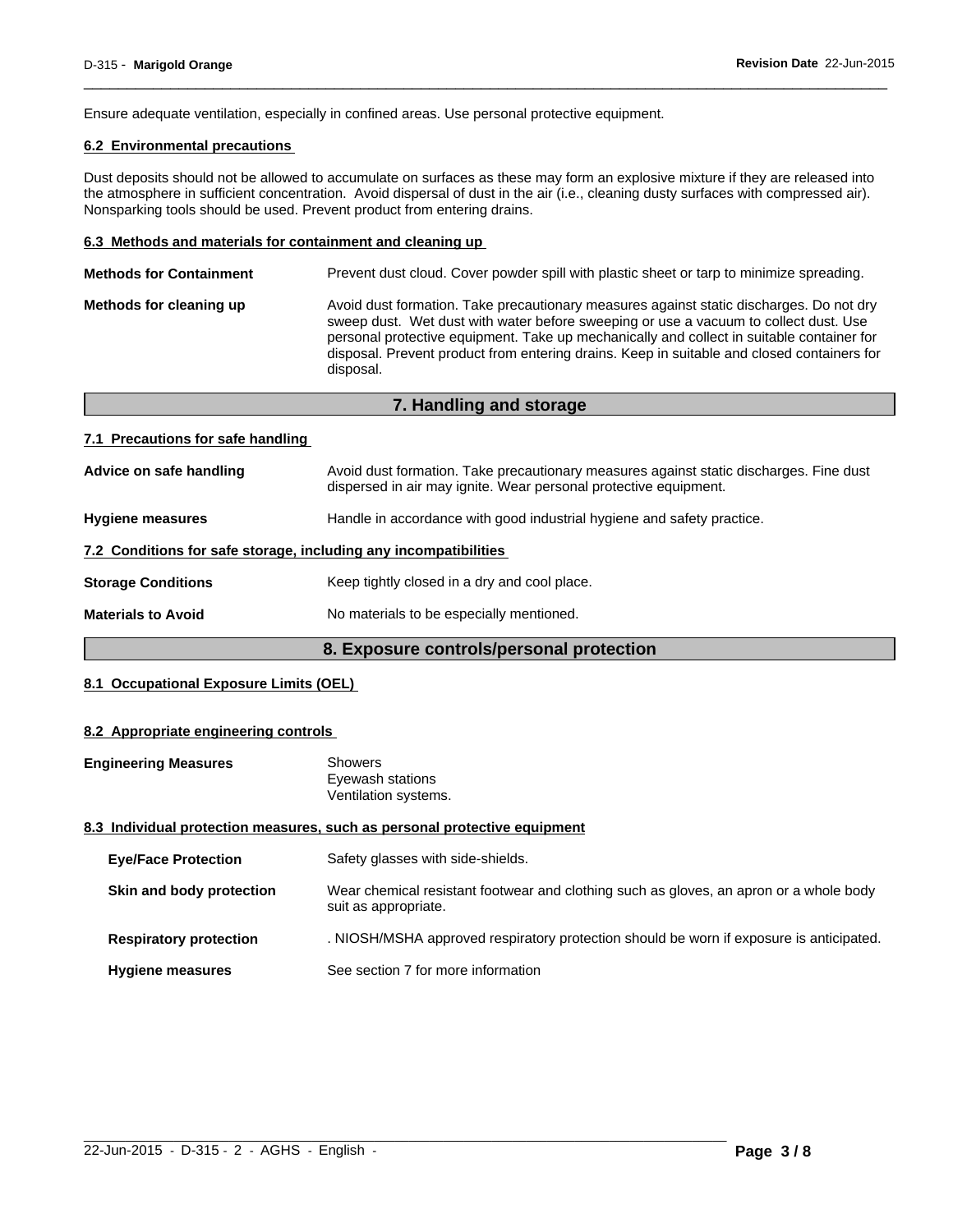# **9. Physical and chemical properties**

 $\overline{\phantom{a}}$  ,  $\overline{\phantom{a}}$  ,  $\overline{\phantom{a}}$  ,  $\overline{\phantom{a}}$  ,  $\overline{\phantom{a}}$  ,  $\overline{\phantom{a}}$  ,  $\overline{\phantom{a}}$  ,  $\overline{\phantom{a}}$  ,  $\overline{\phantom{a}}$  ,  $\overline{\phantom{a}}$  ,  $\overline{\phantom{a}}$  ,  $\overline{\phantom{a}}$  ,  $\overline{\phantom{a}}$  ,  $\overline{\phantom{a}}$  ,  $\overline{\phantom{a}}$  ,  $\overline{\phantom{a}}$ 

| 9.1 Information on basic physical and chemical properties |                          |                          |
|-----------------------------------------------------------|--------------------------|--------------------------|
| <b>Physical state</b>                                     | Solid                    |                          |
| Appearance                                                | Powder                   |                          |
| Color                                                     | Orange                   |                          |
| Odor                                                      | Mild                     |                          |
| Odor Threshold                                            | No information available |                          |
| Property                                                  | Values                   | Remarks • Methods        |
| pН                                                        |                          |                          |
| Melting/freezing point                                    |                          | No information available |
| <b>Boiling point/boiling range</b>                        | Not applicable           | No information available |
| <b>Flash Point</b>                                        | Not Applicable           | No information available |
| <b>Evaporation rate</b>                                   |                          | No information available |
| Flammability (solid, gas)                                 |                          | No information available |
| <b>Flammability Limits in Air</b>                         |                          |                          |
| upper flammability limit                                  |                          | No information available |
| lower flammability limit                                  |                          | No information available |
| Vapor pressure                                            |                          | No information available |
| Vapor density                                             |                          | No information available |
| <b>Specific Gravity</b>                                   | 0.98                     |                          |
| Water solubility                                          | Insoluble in water       |                          |
| Solubility in other solvents                              |                          | No information available |
| <b>Partition coefficient</b>                              |                          | No information available |
| <b>Autoignition temperature</b>                           |                          | No information available |
| <b>Decomposition temperature</b>                          |                          | No information available |
| Viscosity, kinematic                                      |                          | No information available |
| Viscosity, dynamic                                        |                          | No information available |
| <b>Explosive properties</b>                               |                          | No information available |
| <b>Oxidizing Properties</b>                               |                          | No information available |

**9.2 Other information Volatile organic compounds (VOC)** None **content**

# **10. Stability and Reactivity**

 $\_$  ,  $\_$  ,  $\_$  ,  $\_$  ,  $\_$  ,  $\_$  ,  $\_$  ,  $\_$  ,  $\_$  ,  $\_$  ,  $\_$  ,  $\_$  ,  $\_$  ,  $\_$  ,  $\_$  ,  $\_$  ,  $\_$  ,  $\_$  ,  $\_$  ,  $\_$  ,  $\_$  ,  $\_$  ,  $\_$  ,  $\_$  ,  $\_$  ,  $\_$  ,  $\_$  ,  $\_$  ,  $\_$  ,  $\_$  ,  $\_$  ,  $\_$  ,  $\_$  ,  $\_$  ,  $\_$  ,  $\_$  ,  $\_$  ,

# **10.1 Reactivity**

No dangerous reaction known under conditions of normal use

#### **10.2 Chemical stability**

Stable

#### **10.3 Possibility of hazardous reactions**

None under normal processing.

#### **10.4 Conditions to Avoid**

Dust formation. Take precautionary measures against static discharges.

#### **10.5 Incompatible Materials**

None known based on information supplied.

#### **10.6 Hazardous Decomposition Products**

None known based on information supplied.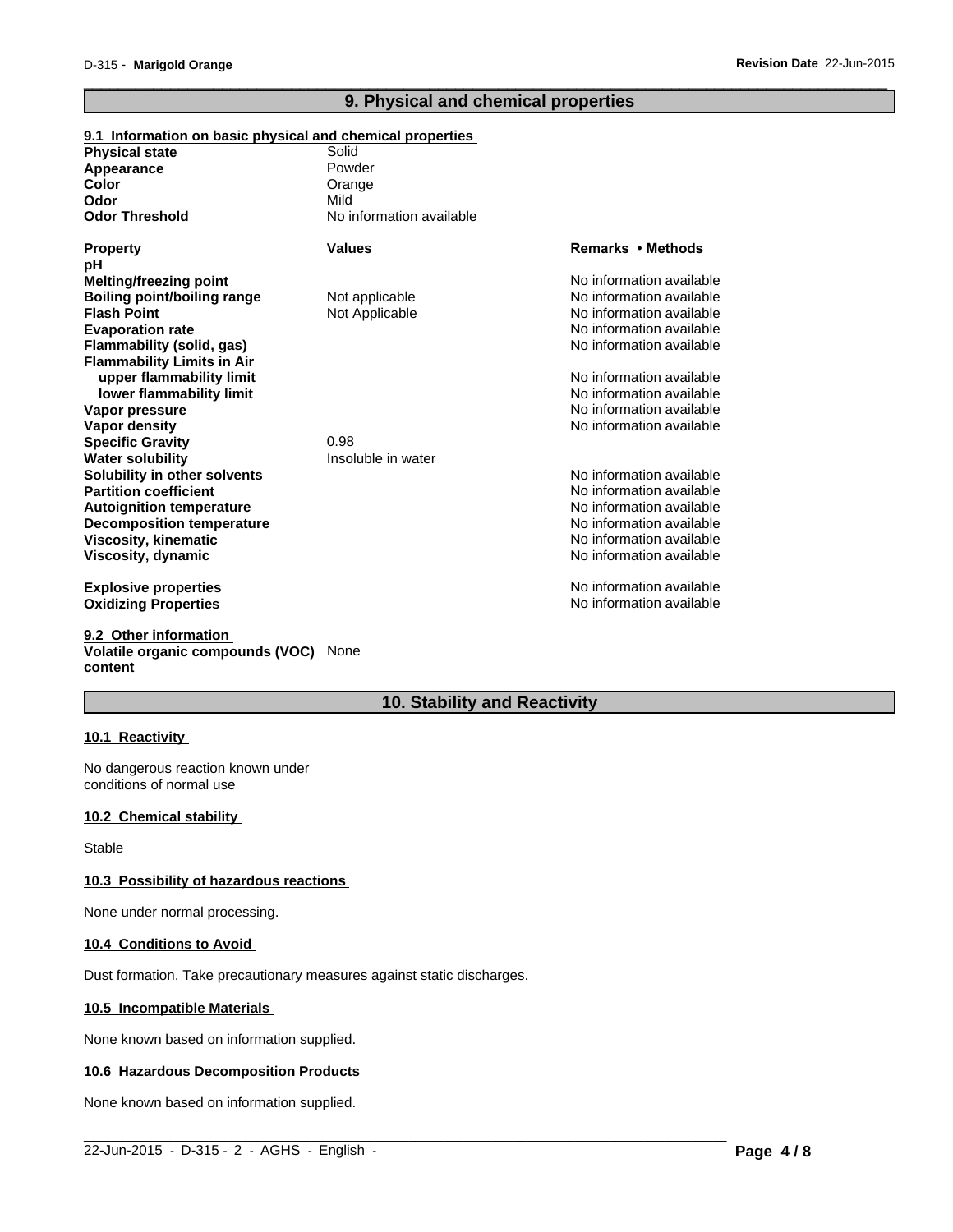# **11. Toxicological information**

 $\_$  ,  $\_$  ,  $\_$  ,  $\_$  ,  $\_$  ,  $\_$  ,  $\_$  ,  $\_$  ,  $\_$  ,  $\_$  ,  $\_$  ,  $\_$  ,  $\_$  ,  $\_$  ,  $\_$  ,  $\_$  ,  $\_$  ,  $\_$  ,  $\_$  ,  $\_$  ,  $\_$  ,  $\_$  ,  $\_$  ,  $\_$  ,  $\_$  ,  $\_$  ,  $\_$  ,  $\_$  ,  $\_$  ,  $\_$  ,  $\_$  ,  $\_$  ,  $\_$  ,  $\_$  ,  $\_$  ,  $\_$  ,  $\_$  ,

 $\overline{\phantom{a}}$  ,  $\overline{\phantom{a}}$  ,  $\overline{\phantom{a}}$  ,  $\overline{\phantom{a}}$  ,  $\overline{\phantom{a}}$  ,  $\overline{\phantom{a}}$  ,  $\overline{\phantom{a}}$  ,  $\overline{\phantom{a}}$  ,  $\overline{\phantom{a}}$  ,  $\overline{\phantom{a}}$  ,  $\overline{\phantom{a}}$  ,  $\overline{\phantom{a}}$  ,  $\overline{\phantom{a}}$  ,  $\overline{\phantom{a}}$  ,  $\overline{\phantom{a}}$  ,  $\overline{\phantom{a}}$ 

#### **11.1 Acute toxicity**

#### **Numerical measures of toxicity: Product Information**

**Unknown Acute Toxicity** 100% of the mixture consists of ingredient(s) of unknown toxicity

**Numerical measures of toxicity: Component Information**

**11.2 Information on toxicological effects** 

#### **Skin corrosion/irritation**

Product Information • Not a dermal irritant Component Information • No information available

#### **Eye damage/irritation**

Product Information • May cause eye irritation. Component Information • No information available

#### **Respiratory or skin sensitization**

Product Information • No information available Component Information • No information available

#### **Germ Cell Mutagenicity**

Product Information • No information available Component Information • No information available

#### **Carcinogenicity**

Product Information • Contains no ingredient listed as a carcinogen Component Information •

#### **Reproductive toxicity**

Product Information • No information available Component Information  $\cdot$  No information available

#### **STOT - single exposure** No information available

#### **STOT - repeated exposure**

• No known effect

#### **Other adverse effects**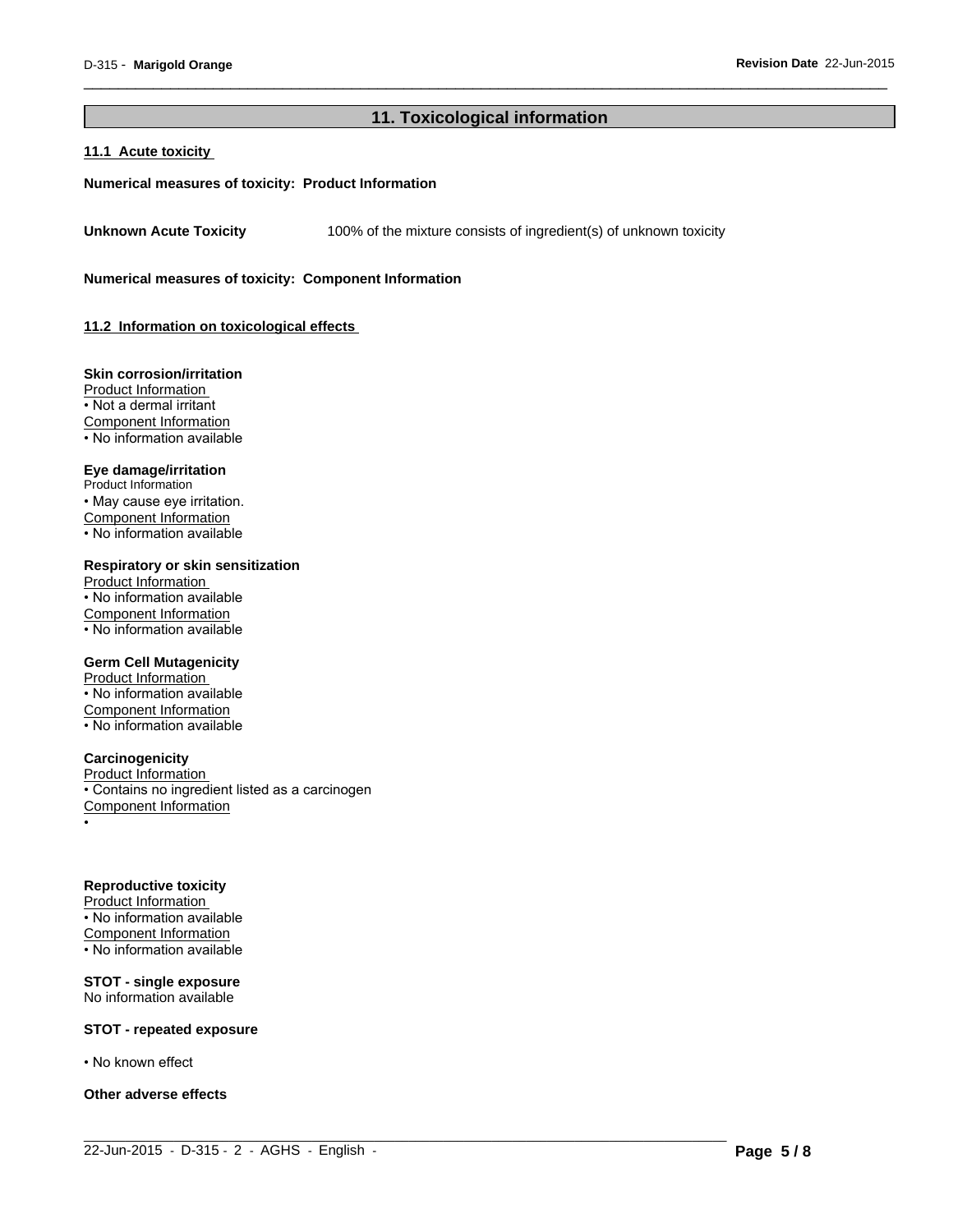**Revision Date** 22-Jun-2015

Target Organs • No information available Product Information • No information available Component Information • No information available

#### **Aspiration hazard**

Product Information • No information available Component Information • No information available

# **12. Ecological information**

 $\overline{\phantom{a}}$  ,  $\overline{\phantom{a}}$  ,  $\overline{\phantom{a}}$  ,  $\overline{\phantom{a}}$  ,  $\overline{\phantom{a}}$  ,  $\overline{\phantom{a}}$  ,  $\overline{\phantom{a}}$  ,  $\overline{\phantom{a}}$  ,  $\overline{\phantom{a}}$  ,  $\overline{\phantom{a}}$  ,  $\overline{\phantom{a}}$  ,  $\overline{\phantom{a}}$  ,  $\overline{\phantom{a}}$  ,  $\overline{\phantom{a}}$  ,  $\overline{\phantom{a}}$  ,  $\overline{\phantom{a}}$ 

#### **12.1 Toxicity**

**Ecotoxicity No information available** 

100 % of the mixture consists of components(s) of unknown hazards to the aquatic environment

#### **Ecotoxicity effects**

### **12.2 Persistence and degradability**

No information available.

#### **12.3 Bioaccumulative potential**

Discharge into the environment must be avoided

#### **12.4 Mobility in soil**

No information available.

# **12.5 Other adverse effects**

No information available

# **13. Disposal Considerations**

#### **13.1 Waste Disposal Guidance**

Dispose of in accordance with federal, state, and local regulations.

# **14. Transport Information**

| <u>DOT</u>  | Not regulated |
|-------------|---------------|
| <b>MEX</b>  | Not regulated |
| <b>IMDG</b> | Not regulated |
| <b>IATA</b> | Not regulated |

# **15. Regulatory information**

 $\_$  ,  $\_$  ,  $\_$  ,  $\_$  ,  $\_$  ,  $\_$  ,  $\_$  ,  $\_$  ,  $\_$  ,  $\_$  ,  $\_$  ,  $\_$  ,  $\_$  ,  $\_$  ,  $\_$  ,  $\_$  ,  $\_$  ,  $\_$  ,  $\_$  ,  $\_$  ,  $\_$  ,  $\_$  ,  $\_$  ,  $\_$  ,  $\_$  ,  $\_$  ,  $\_$  ,  $\_$  ,  $\_$  ,  $\_$  ,  $\_$  ,  $\_$  ,  $\_$  ,  $\_$  ,  $\_$  ,  $\_$  ,  $\_$  ,

**15.1 International Inventories**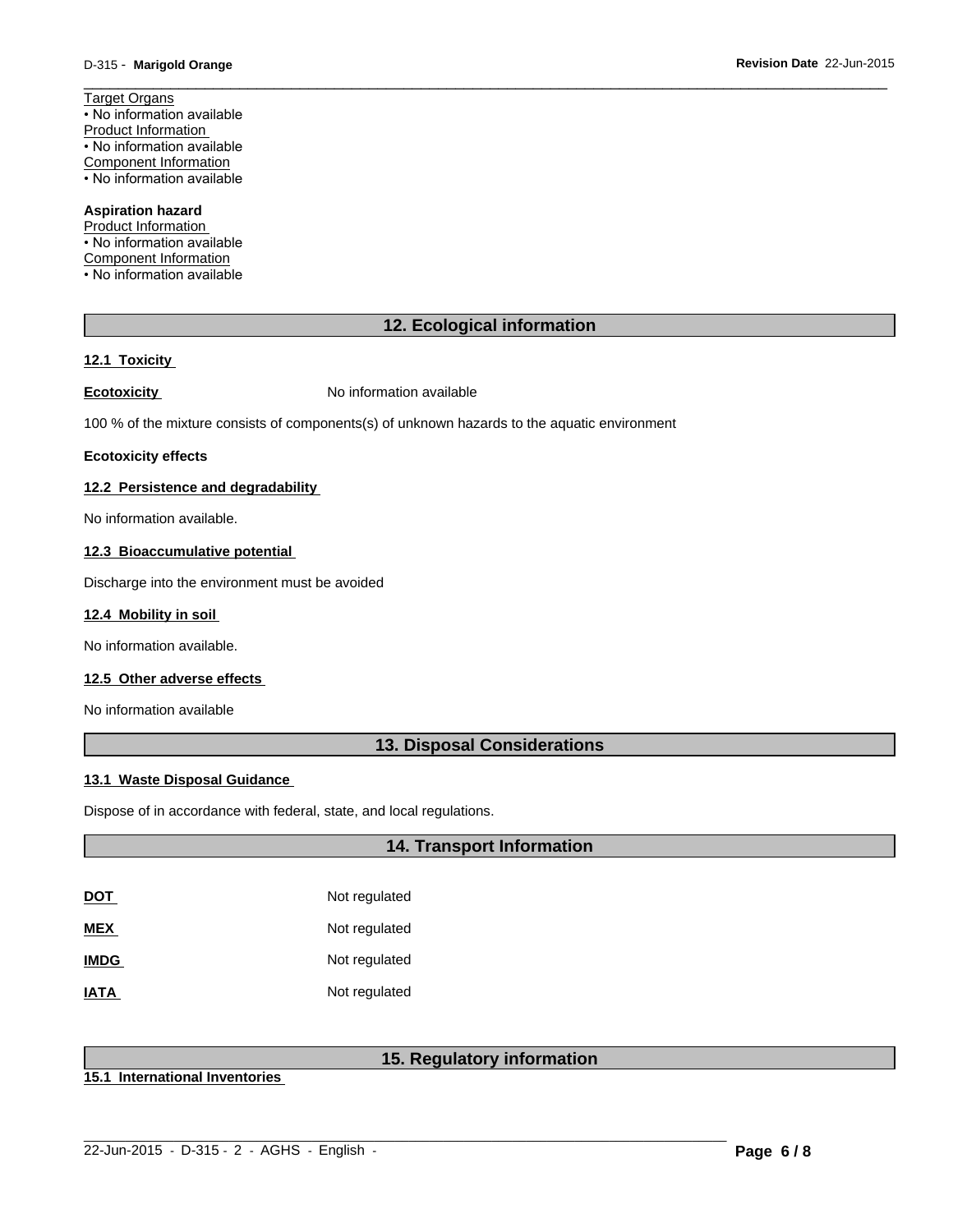| <b>TSCA</b>          | Complies |
|----------------------|----------|
| <b>DSL</b>           |          |
| <b>EINECS/ELINCS</b> | Complies |
| <b>ENCS</b>          |          |
| <b>IECSC</b>         | Complies |
| <b>KECL</b>          |          |
| <b>PICCS</b>         | Complies |
| <b>AICS</b>          | Complies |
| <b>NZIoC</b><br>-    |          |

**TSCA** - United States Toxic Substances Control Act Section 8(b) Inventory

**DSL** - Canadian Domestic Substances List

**EINECS/ELINCS** - European Inventory of Existing Commercial Chemical Substances/EU List of Notified Chemical Substances

**PICCS** - Philippines Inventory of Chemicals and Chemical Substances

**ENCS** - Japan Existing and New Chemical Substances

**IECSC** - China Inventory of Existing Chemical Substances

**KECL** - Korean Existing and Evaluated Chemical Substances

**PICCS** - Philippines Inventory of Chemicals and Chemical Substances

**AICS** - Australian Inventory of Chemical Substances

**NZIoC** - New Zealand Inventory of Chemicals

#### **15.2 U.S. Federal Regulations**

#### **SARA 313**

Section 313 of Title III of the Superfund Amendments and Reauthorization Act of 1986 (SARA). This product does not contain any chemicals which are subject to the reporting requirements of the Act and Title 40 of the Code of Federal Regulations, Part 372.

#### **15.3 Pesticide Information**

Not applicable

#### **15.4 U.S. State Regulations**

| <b>16. Other information</b>                                                                                                                                                                                                                                                                         |                                                                                                                                                                                                                                                                                                                                                                                                                            |                                                                |                                           |                                                                    |
|------------------------------------------------------------------------------------------------------------------------------------------------------------------------------------------------------------------------------------------------------------------------------------------------------|----------------------------------------------------------------------------------------------------------------------------------------------------------------------------------------------------------------------------------------------------------------------------------------------------------------------------------------------------------------------------------------------------------------------------|----------------------------------------------------------------|-------------------------------------------|--------------------------------------------------------------------|
| <u>NFPA</u>                                                                                                                                                                                                                                                                                          | <b>Health Hazard -</b><br><b>Health Hazard 1</b>                                                                                                                                                                                                                                                                                                                                                                           | Flammability -<br><b>Flammability 1</b>                        | Instability -<br><b>Physical Hazard 0</b> | <b>Physical and chemical</b><br>hazards -<br>Personal protection X |
| HMIS                                                                                                                                                                                                                                                                                                 |                                                                                                                                                                                                                                                                                                                                                                                                                            |                                                                |                                           |                                                                    |
| Legend:<br>Ceiling (C)<br>DOT (Department of Transportation)<br>NTP (National Toxicology Program)<br>PEL (Permissible Exposure Limit)<br>Reportable Quantity (RQ)<br>Skin designation (S*)<br><b>STEL (Short Term Exposure Limit)</b><br>TLV® (Threshold Limit Value)<br>TWA (time-weighted average) | ACGIH (American Conference of Governmental Industrial Hygienists)<br>EPA (Environmental Protection Agency)<br>IARC (International Agency for Research on Cancer)<br>International Air Transport Association (IATA)<br>International Maritime Dangerous Goods (IMDG)<br>NIOSH (National Institute for Occupational Safety and Health)<br>OSHA (Occupational Safety and Health Administration of the US Department of Labor) |                                                                |                                           |                                                                    |
| <b>Prepared By</b><br><b>Revision Date</b>                                                                                                                                                                                                                                                           | 22-Jun-2015                                                                                                                                                                                                                                                                                                                                                                                                                | DayGlo Color Corp.<br><b>Regulatory Affairs/Product Safety</b> |                                           |                                                                    |
| <b>Revision Note</b>                                                                                                                                                                                                                                                                                 |                                                                                                                                                                                                                                                                                                                                                                                                                            |                                                                |                                           |                                                                    |

No information available

 $\_$  ,  $\_$  ,  $\_$  ,  $\_$  ,  $\_$  ,  $\_$  ,  $\_$  ,  $\_$  ,  $\_$  ,  $\_$  ,  $\_$  ,  $\_$  ,  $\_$  ,  $\_$  ,  $\_$  ,  $\_$  ,  $\_$  ,  $\_$  ,  $\_$  ,  $\_$  ,  $\_$  ,  $\_$  ,  $\_$  ,  $\_$  ,  $\_$  ,  $\_$  ,  $\_$  ,  $\_$  ,  $\_$  ,  $\_$  ,  $\_$  ,  $\_$  ,  $\_$  ,  $\_$  ,  $\_$  ,  $\_$  ,  $\_$  , 22-Jun-2015 - D-315 - 2 - AGHS - English - **Page 7 / 8**